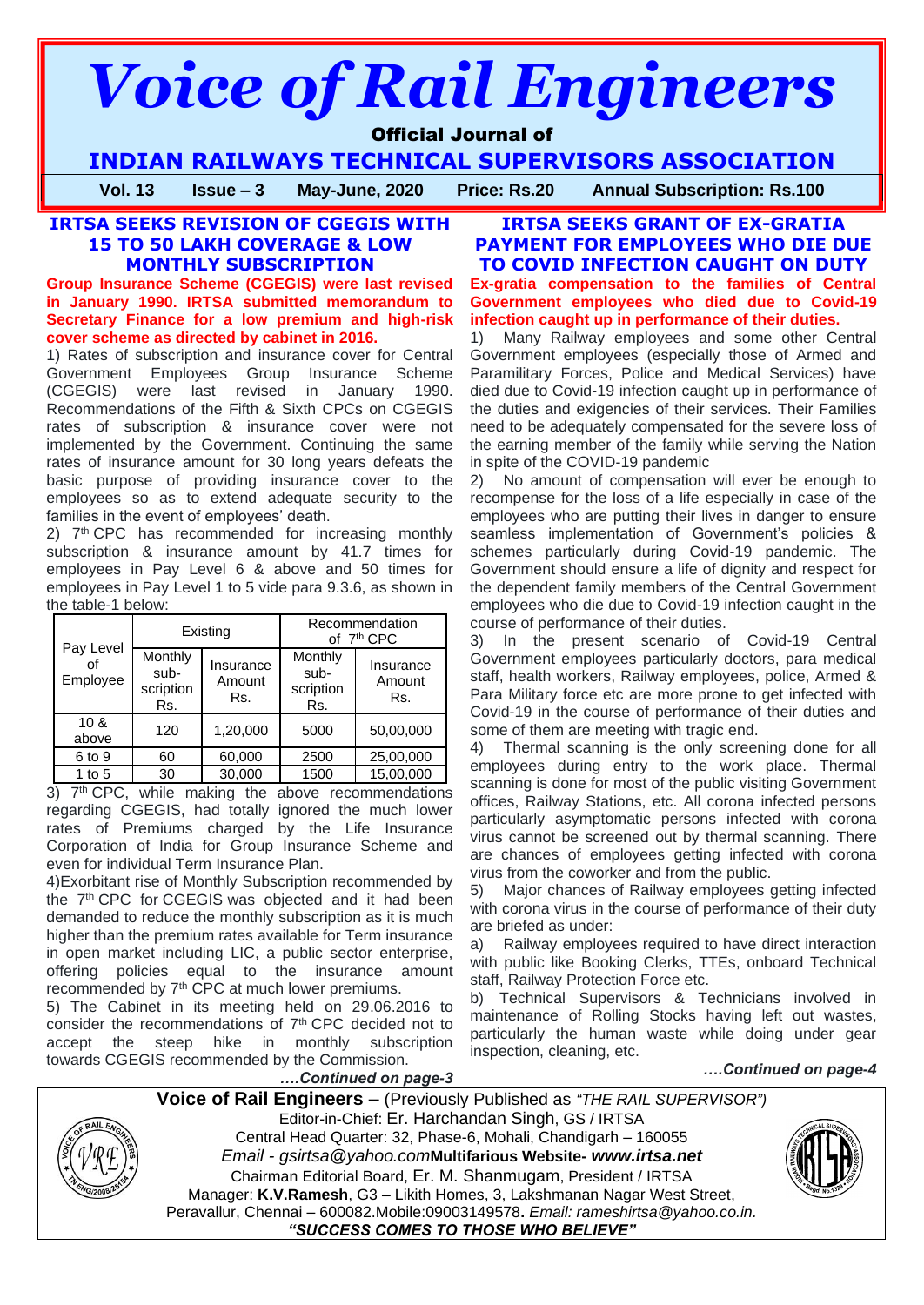**Editorial**

# **PPP OF PASSENGER TRAIN OPERATION:PASSENGERS, POOR & MIDDLE CLASS, RAILWAYS & NATION TO BE LOOSERS; PRIVATE ENTITIES ONLY BENEFICIARIES**

Government has taken a decisive step in allowing passenger trains to private entities. Ministry of Railways invites 'Request for qualification' from private entities. Railways also released 'Project Information Memorandum' loaded heavily in favour of private entities.

First victims are Indian Railway passengers. Two main clauses, 1) The Private entity shall have the freedom to decide on the fare to be charged from its passengers and 2) The configuration of each train as well as its coaches shall be determined by the private entities, are going to take away Railway services from common people. Combination of private trains will invariably be available for AC upper class travelers only. There won't be any non AC sleeper class & ordinary class. Private trains will only have profit making AC sleepers & AC chair cars. Even affordable upper class travelers have to face more consequences, as the Freedom to decide on the fare will be a tool to increase the fare by dynamic pricing, weekend pricing, holiday pricing, etc.

Increase will not happen only through direct fare, other facilities now available free in IR trains, preferred seat options, carrying luggage / baggage, Wi-Fi connection, bed roll, etc will be charged additionally. Apart from this in some stations passengers may require to pay 'Station User Fee'. Private players won't provide any concession provided by Railways now.

Second Victims will be the working class. Maintenance of the private trains shall be the responsibility of private entity. Over the years Railways outsourced many of the activities of coach maintenance. Outsourcing of maintenance activities have only increased inadequately paid unorganized temporary staff even for technical work, diminishing the chances of continuing existing permanent technical jobs available in Railways. Basic social & monetary security even for qualified Engineers will be at stake, not to mention about technical staff and supporting staff. Most of the work force will be daily wage earners.

Third looser are Indian Railways and the damage will be big and permanent. Profit making classes of AC sleeper & AC Chair car are being gifted to private entities. In the year 2018-19 out of 841 crore passengers travelling, 55 crore passengers (only 6%) travelled in all reserved classes. Railway earned Rs. 32,159 crore (63% of total income through passenger business) from this 6% of all reserved passengers. It is evident that Subsidized class of sub-urban, ordinary second class & sleeper class are left with Railways, profit making upper class business are being transferred to private entities.





| <b>Class</b>               | Passenger<br>originating |      | Passenger<br><b>Earnings</b> |      |
|----------------------------|--------------------------|------|------------------------------|------|
|                            | Nos in                   | %    | Rs. in                       | $\%$ |
|                            | crore                    |      | Crore                        |      |
| Suburban                   | 478                      | 57 % | 2813                         | 6%   |
| All<br>reserved<br>classes | 55                       | 6%   | 32159                        | 63 % |
| Ordinary                   | 308                      | 37 % | 16036                        | 31 % |
|                            | 841                      |      | 51008                        |      |

Another nail driven on Railways is, IR cannot introduce new similar scheduled trains between the originating and destination stations route within 60 minutes of private train schedule, i.e. for 60 minutes before and 60 minutes after, for a period of 120 minutes IR cannot introduce any new train.

Even though train maintenance will be the duty of private entities, responsibility of final certification before every trip has to been done by Indian Railways. Departmental inspectorial staff who certifies the rolling stocks of private operators will be scapegoat for all failures & accidents.

Major dominos like stations, P.Way, Bridges, Signal, issuing tickets and train operation as per schedule is going to be the responsibility of Railways.

Railway Production Units & workshops will be major losers. Integral Coach Factory, Chennai has developed indigenous capability & capacity to produce semi high speed train sets, inaugurated enthusiastically by Hon'ble Prime Minister. Other two Coach Production units RCF Kapurthala and MCF Raebareli are having state of art technologies to manufacture LHB coaches that can run at a speed of 160 kmph. Loco manufacturing PUs at Varanasi, Chittaranjan and Patiala came long way to update their infrastructure to manufacture 3 phase IGBT electric locos. Not only these PUs, two well functioning wheel & axle plants will also lose their load. Workshops will not get their POH work. All these PUs & workshops developed many clusters of medium & small industries around them as their suppliers, future of these industries will be in danger. Staff both in Railway and private will lose their jobs.

Basic national policy of 'Make in India' could not be followed, since private entities shall be free to procure trains and locomotives from a source of its choice and the provision of mandatory sourcing via domestic production in India need to be followed over the period of time, not immediately. Keeping indigenous capacity idle private entities will tie with foreign suppliers who may not be able to adjust to Indian track conditions.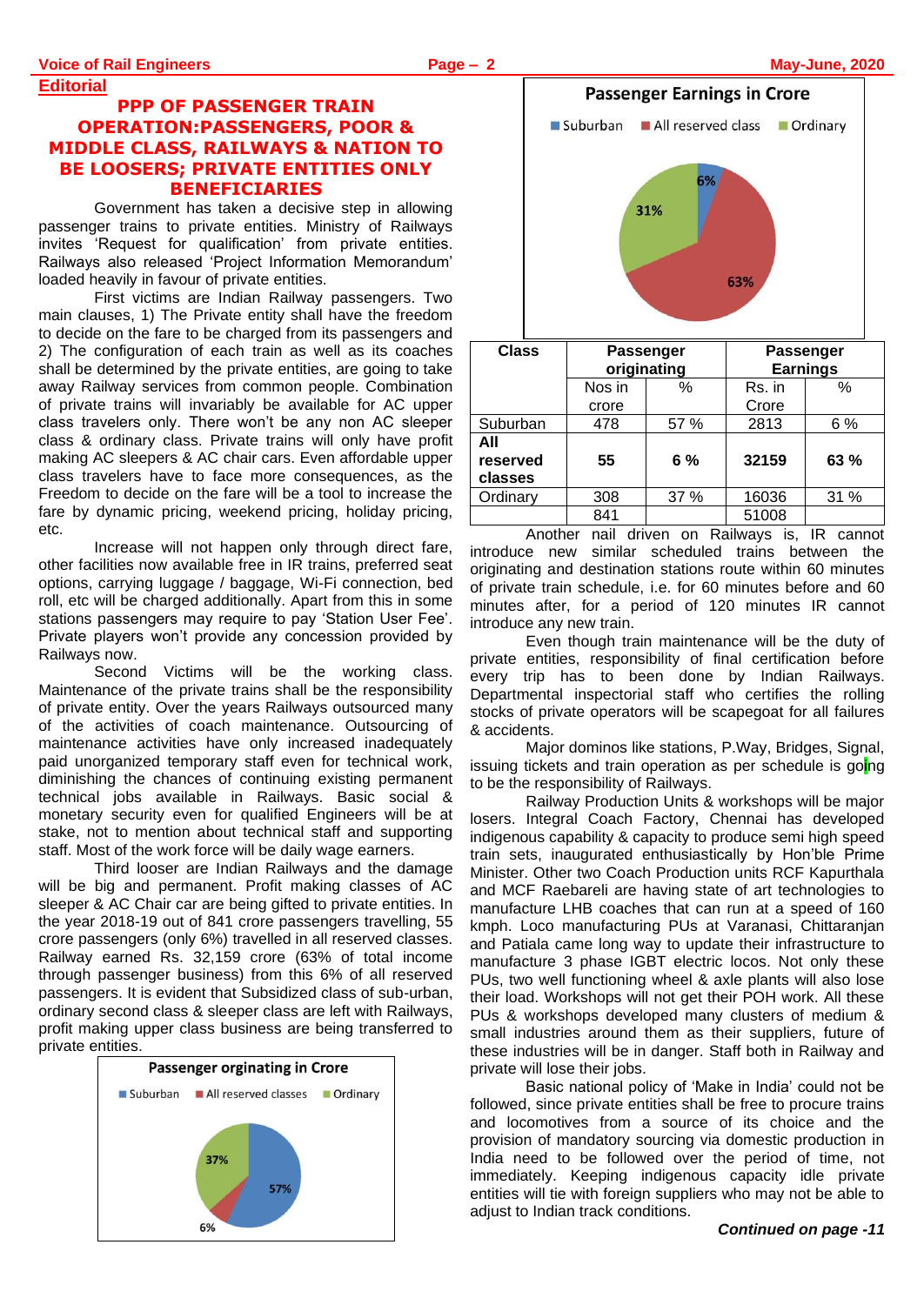#### **IRTSA SEEKS REVISION OF CGEGIS @ HIGHER COVERAGE & LOWER SUBSCRIPTION** *Continued from page-1*

The Cabinet decided that the existing rates of monthly contribution will continue, however, considering the need for social security of employees, the Cabinet had asked Ministry of Finance to work out a customized group insurance scheme for Central Government Employees with low premium and high risk cover. Till date decision has not been taken on new rates of CGEGIS due to which the employees & their families continue to be deprived of the much needed financial security under the CGEGIS.

6) Mortality rate has been reduced. Life expectancy and health delivery systems have improved appreciably since 1990. In the same period premium for risk coverage in insurance policies have come down very drastically.

7) For 38.6 lakh sanctioned strength of Central Government employees covered in the CGEGIS, subscription for the insurance amount of Rs.50 lakh, Rs.25 lakh and Rs.15 lakh has to be much lesser than LIC's policies which are offered for individuals and for groups.

8) a) In LIC's Jeevan Amar Life Term Assurance Plan (UIN: 512N332V01), for the assured sum of Rs. 50 lakh at the entry age of 20 annual premium is Rs.4,356, at the entry age of 30 the annual premium is Rs. 6,952. (The sample illustrative premiums for Jeevan Amar life term assurance plan is attached as Annexure-I).

b) Even after adding for Saving Fund under CGEGIS @ 3 times of the above premium for Life Term Assurance Plan, the total amount of subscription for individual Term Assurance of LIC, it would be even less than half of the Subscription proposed by the 7<sup>th</sup> CPC.

c) Monthly subscription can be reduced by 20% when the said scheme is applied for more than 30 lakh employees as a Group as per details given in table-3 based on the Premium for Individual Term Insurance indicated in Table 2 below:-

9) Table-2: Monthly subscription in proportion to LIC Jeevan Amar Life Term Assurance Plan:

| Insurance<br>Pay Level of<br>Amount |                                              | Proposed monthly subscription for<br><b>CGEGIS</b><br>(In proportion to LIC's<br>Jeevan Amar Term Assurance Plan) (#) |                   |                                 | Correspond-ing SA<br>(Savings)<br>For 30 years of<br>service @8% annual |
|-------------------------------------|----------------------------------------------|-----------------------------------------------------------------------------------------------------------------------|-------------------|---------------------------------|-------------------------------------------------------------------------|
| Employee                            | Recommended<br>by 7 <sup>th</sup> CPC<br>Rs. | Savings<br>Insurance<br>Total<br>Monthly<br>Fund<br>Fund                                                              |                   | interest Monthly<br>compounding |                                                                         |
|                                     |                                              | (25%)<br>Rs.                                                                                                          | (75%) (##)<br>Rs. | Subscription<br>Rs.             |                                                                         |
| Level 10 & above                    | 50,00,000                                    | 600                                                                                                                   | 1800              | 2400                            | 27,02,331                                                               |
| Level 6 to 9                        | 25,00,000                                    | 300                                                                                                                   | 900               | 1200                            | 13,51,165                                                               |
| Level 1 to 5                        | 15,00,000                                    | 200                                                                                                                   | 600               | 900                             | 9,00,777                                                                |

*(#) Based on entry age of 30 years for Individual Term Insurance. (Premium amount rounded off to next hundred Rs.) (##) 7th CPC recommended a ratio of 75:25 for savings fund to insurance fund.*

10) Table-3 Monthly subscription for Group Insurance @ 20% lesser than subscription charged by LIC for Individual Life Term Assurance (as per table-2) plus savings Fund in the ratio 25:75

| Pay Level of   | Insurance<br>Amount                          | Proposed monthly subscription for<br>CGEGIS - (20% less than LIC's<br>Jeevan Amar Term Assurance Plan's<br>premium $($ #) |                                      |                                         | <b>Corresponding SA</b><br>(Savings)<br>For 30 years of<br>service @8% annual |
|----------------|----------------------------------------------|---------------------------------------------------------------------------------------------------------------------------|--------------------------------------|-----------------------------------------|-------------------------------------------------------------------------------|
| Employee       | Recommended<br>by 7 <sup>th</sup> CPC<br>Rs. | Insurance<br>Fund<br>(25%)<br>Rs.                                                                                         | Savings<br>Fund<br>(75%) (##)<br>Rs. | Total<br>Monthly<br>Subscription<br>Rs. | interest Monthly<br>compounding                                               |
| Level 10 above | 50,00,000                                    | 480                                                                                                                       | 1440                                 | 1920                                    | 21.61,865                                                                     |
| Level 6 to 9   | 25,00,000                                    | 240                                                                                                                       | 720                                  | 960                                     | 10,80,932                                                                     |
| Level 1 to 5   | 15,00,000                                    | 160                                                                                                                       | 480                                  | 640                                     | 7,20,621                                                                      |

11) **OUR PROPOSALS**: a) Table-4, shows the sum assured recommended by 7th CPC & Rates of Monthly subscription proposed by us (@ 20% less than Premium for Individual Term Insurance plus Savings Fund as in table-3 above)

|                                 | <b>Insurance</b><br>Amount                   | Proposed monthly subscription for CGEGIS @ 20% less<br>than LIC's Jeevan Amar Term Assurance Plan's premium) |                                                                                    |      |  |  |
|---------------------------------|----------------------------------------------|--------------------------------------------------------------------------------------------------------------|------------------------------------------------------------------------------------|------|--|--|
| Pay Level of<br><b>Employee</b> | Recommended<br>by 7 <sup>th</sup> CPC<br>Rs. | <b>Insurance</b><br><b>Fund (25%)</b><br>Rs.                                                                 | <b>Savings Fund</b><br>Total<br><b>Monthly Subscription</b><br>(75%)<br>Rs.<br>Rs. |      |  |  |
|                                 |                                              |                                                                                                              |                                                                                    |      |  |  |
| Level 10 & above                | 50,00,000                                    | 480                                                                                                          | 1440                                                                               | 1920 |  |  |
| Level 6 to 9                    | 25,00,000                                    | 240                                                                                                          | 720                                                                                | 960  |  |  |
| Level 1 to 5                    | 15,00,000                                    | 160                                                                                                          | 480                                                                                | 640  |  |  |

**11.b) Monthly subscriptions of Rs.1920, Rs.960 and Rs.640 for Sum Assured of Rs. 50 lakh, 25 lakh and 15 lakh for the Levels 10 & above, Level 6 to 9 and Level 5 and below respectively of the 7th Pay Commission and payable to the family of the deceased employee in case of an employee's death.**

**11.c) Ratio of the Insurance Fund and Saving Fund should be 25% : 75% respectively.**

**11.d) In case of retirement, employees be paid a maturity benefit in proportion to the subscription, length of service and applicable interest rates.**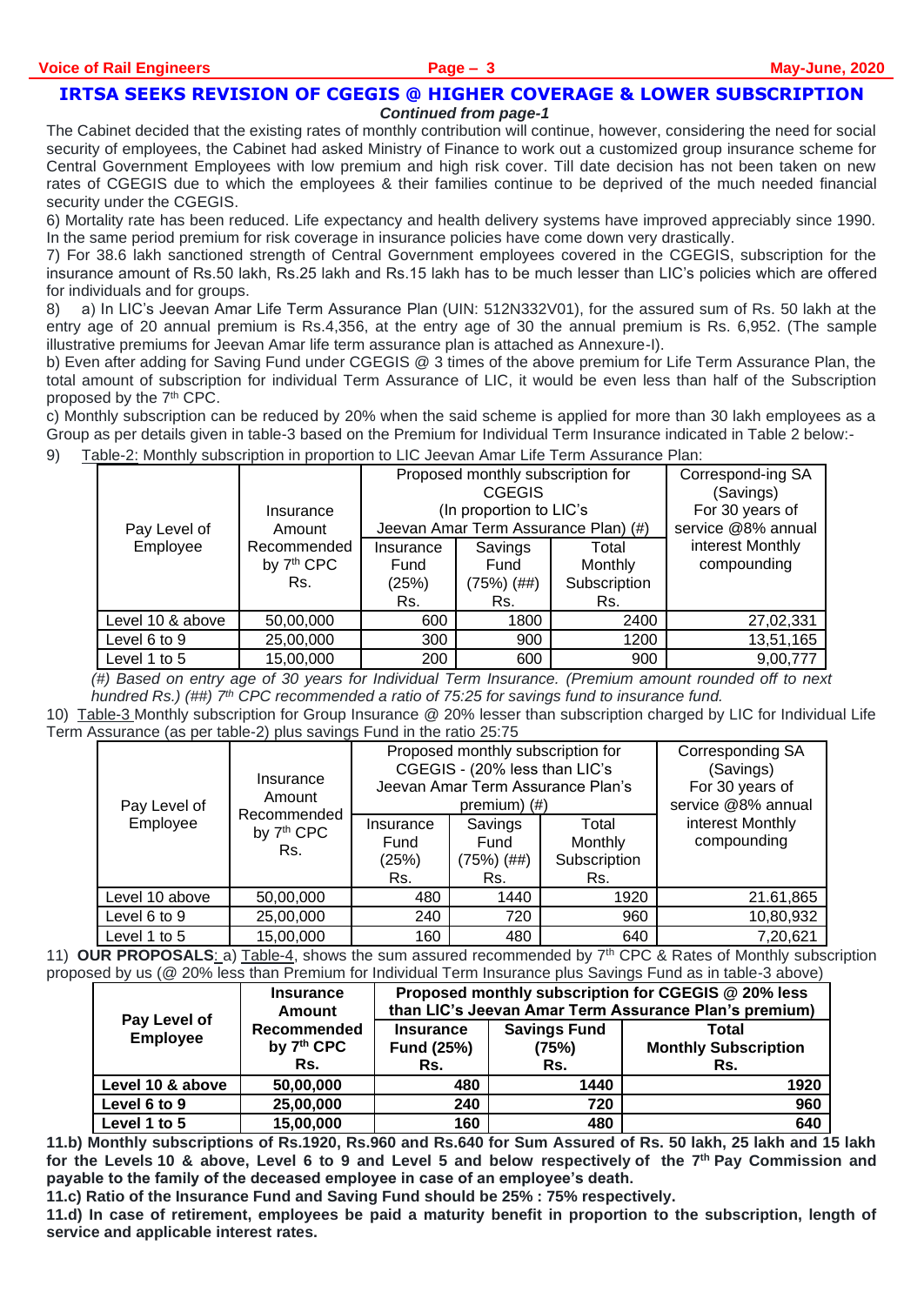#### **IRTSA SEEKS EX-GRATIA FOR DEATH DUE TO COVID -** *Continued from page-1*

c) In Workshops and Production Units maintaining one meter social distance between employees on the work spot is practically not possible while performing multifarious collective operations, movement of heavy machinery and parts besides space constraints inside the Rolling Stock as well as on the Shop-floor in many workshops and PUs.

d) Chances of employees getting infected enroute to duty and return from duty, etc.

e) In work exigencies employees with co-morbidity conditions and above 55 years of age.

6) Justice needs to be done for the loss of life through exgratia compensation to the families of Central Government employees who died due to Covid-19 infection caught in the course of performance of their duties.

7) Some of the Government organizations have already announced compensation for its employees who die due to Covid-19 infection in the course of performance of their duties. Some of them enlisted below:

a) FCI - The Government has approved the proposal for grant of ex-gratia monetary compensation to 1.08 lakh of workers and officers of the Food Corporation of India (FCI) who are working to supply food grains across the country amidst the outbreak of Corona virus pandemic. Under its provisions, during the six month period from March 24, 2020 to 23 September, 2020 if anybody dies due to COVID-19 infection while on duty with FCI, the Regular FCI Labour will get an ex-gratia of Rupees 15 lakh, Contractual Labour will be entitled to Rs.10 lakh, Category-1 Officers Rs.35 lakh, Category-2 – Rs.30 lakh and Category -3 & -4 workers – Rs.25 lakh.*(Press release issued by Ministry of Consumer Affairs, Food & Public Distribution is given in Annexure-1)*

b) PORTS - The Ministry of Shipping has decided that all the Major Ports may grant compensation/Ex-Gratia of Rs.50 lakh in the event of loss of life due to Covid-19 to the dependent members/legal heirs of the port employees employed directly or through contract by the port.*(Press release issued by Ministry of Shipping is given in Ann-2)*

c) BOB - State-run Bank of Baroda (BOB) has announced an ex gratia cover of Rs 50 lakh for its employees in the event of death due to Corona virus disease. While the PSU bank offers Rs 20 lakh Group Life Insurance cover to its employees, it has added additional Rs 30 lakh that will go to the dependents of the employee in the event of a death.

8) Grant of ex-gratia compensation to the families of deceased employees infected with Covid-19 in the course of performance of their duties will be doing at least some justice for the supreme sacrifice made by the employees.

**9) It is therefore requested that, Families of Central Government employees including of Railway Employees who died because of Covid-19 infected in the course of performance of their duties may please be granted exgratia compensation of Rs.50 lakh.**

#### **IRTSA REFERANCE TO RLY. BOARD**

#### **Sub: Training Module & Refresher Course (RC) for Supervisors of Mechanical Dept (Diesel)**

Ref: Manual maitenance for Diesel locomotives, Revised 2013, printed 08.03.2015.

1) As on April 2020 IR is holding 5589 BG diesel locomotives in 49 Diesel loco sheds across Railways. Types of BG diesel locos in holding are WDM2, WDG3A, WDP1, WDP3A, WDM3A, WDM3D, WDG4D, WDG4, and WDP4. IR is holding 57 MG diesel locos also.

2) JE & SSE direct & JE (Intermediate) of Mechanical, Electrical, Engineering and S&T departments are being given uniform induction training for a period of 52 weeks.

3) Uniformity maintained in the induction and promotional training period is not maintained in the Refresher course (RC) for Diesel shed JE & SSE. RC for JE & SSE (Diesel) is scheduled in STC at the interval of every 5 years, whereas for C&W and Electric loco-shed supervisors RC is scheduled in every 3 years.

4) RC once in 5 years is too long period for diesel JE & SSE considering the technical updates taken place in Diesel Locomotives with a wide variety of them being put in service. Training standard and teaching facilities have not changed since many years and all technological developments happened over the years were not included.

5) There is no detailed training schedule available for maintenance of HHP locomotives having several types of control system like EMD, MEDHA and SIEMENS, instead JE & SSE (Diesel) are provided with only basic training for operational purpose. Without any proper maintenance manual, troubleshooting guide and hand book JE &SSE are facing difficulties in attending the troubles and failures of Starter Motor, FPM, turbo, Power Assemblies, etc.

6) To improve the efficiency & utilization of Diesel locos, Indian Railway incorporated technological developments and new facilities like DPCS, REMLOT, APU, LOCOTROL, CAB AC's, CCB, CREDI, etc. Neither sufficient training nor any updates are provided for JE & SSE on these new improvements. Information provided by the companies during commissioning of locos is inadequate.

7) Accident investigation and BD activities are not in the syllabus of RC for JE & SSE (Diesel).

8) Some of the Diesel Sheds started Electric Loco maintenance schedules, which is entirely new activity for JE & SSE (Diesel) & its Technicians. Diesel shed employees are put in Electric loco maintenance without any organized training. No material sanctions have been provided for Diesel Loco sheds for maintaining Electric locos.

9) A 52 week induction programme with institutional training in two phases is being given for all categories of directly recruited Electrical JE & SSE. The induction programme includes 8 weeks of field training and 14 weeks of Attachment/on the job experience. This training is not given to JE & SSE (Diesel) when they are entrusted with the maintenance activities of Electric locos.

10) Points explained in the forgoing para not only put Technical Supervisors under stressed working condition, it is affecting entire performance of loco sheds

11) It is therefore requested to implement following demands to improve the working condition and performance of Diesel loco sheds,

a) Maintenance manual, troubleshooting guide and hand book for every type of Diesel locos may please be issued updating latest technological advancements.

b) Mandatory Refresher Course (RC) at STC for JE & SSE (Diesel) may please be scheduled at the interval of every 3 years, instead of existing 5 years.

c) Accident investigation and BD activities may please be included in the syllabus of RC.

d) 52 week training module available for JE & SSE (Electrical) induction programme may please be imported for JE & SSE (Diesel) before being posted in Electric loco maintenance activities.

e) Required material sanctions may be provided for Diesel Loco sheds which are assigned Electric loco maintenance.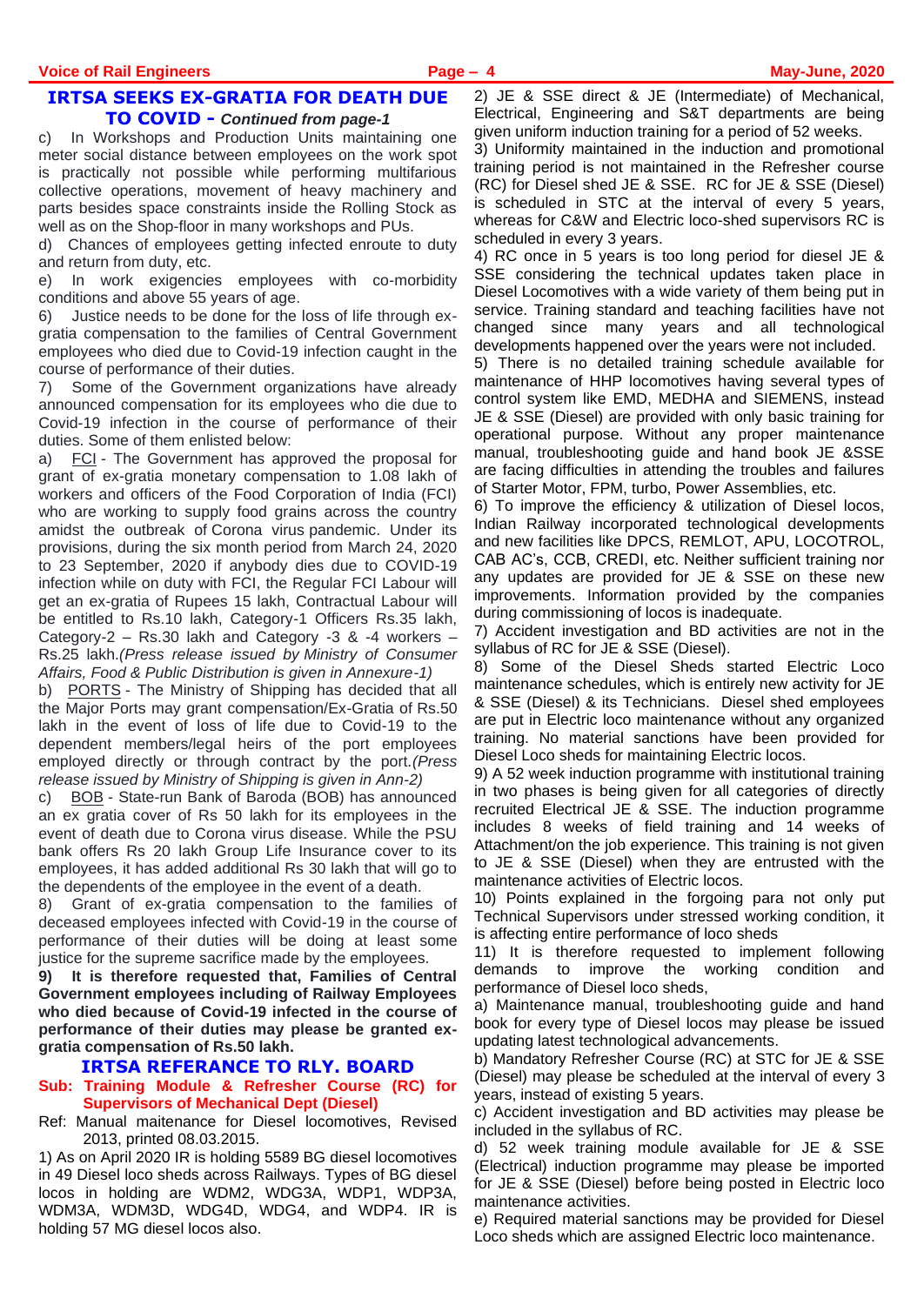# **FLAWS IN UPDATION OF INDIAN RAILWAY ESTABLISHMENT CODE (IREC) IRTSA SUBMITS PRELIMINARY SUGGESTIONS ON MAIN ISSUES**

**Ref: Railway Board's Letter No. E(G)/2020/Misc/05 Dated 12.05.2020** 

In response to Railway Board's letter cited above, preliminary suggestions on the main issues, for Updation of Indian Railways Establishment Code (IREC), are submitted here below on the prescribed Format:

| $\mathbf s$ | <b>Rule/para of Draft Revised IREC</b>                                                                                                                                                                                                                                                                                           | <b>Revised suggested Rule(s)</b>                                                                                                                                                                                                                                                                                                                                                                                                                                                                                                                               | Justification, in brief                                                                                                                                                                                                                                                                                                                                                                                                                                                                                                                               |
|-------------|----------------------------------------------------------------------------------------------------------------------------------------------------------------------------------------------------------------------------------------------------------------------------------------------------------------------------------|----------------------------------------------------------------------------------------------------------------------------------------------------------------------------------------------------------------------------------------------------------------------------------------------------------------------------------------------------------------------------------------------------------------------------------------------------------------------------------------------------------------------------------------------------------------|-------------------------------------------------------------------------------------------------------------------------------------------------------------------------------------------------------------------------------------------------------------------------------------------------------------------------------------------------------------------------------------------------------------------------------------------------------------------------------------------------------------------------------------------------------|
| 1.          | The word "Servant(s)" appears 1293<br>times in Draft IREC either<br>as<br>"Government<br>Servant"<br>or<br>as<br>Servant"<br>various<br>"Railway<br>in<br>Chapters and Paras of the Draft<br><b>IREC</b>                                                                                                                         | The word "Servant(s)" (representing<br>the Colonial legacy) may please be<br>replaced as "Employee(s)" or "Staff"<br>(wherever it appears as "Government<br>Servant(s)"<br>or<br>as<br>"Railway<br>Servant(s)" in IREC or IREM and in<br>Draft IREC - 2020.<br>may read<br>"Government<br>It<br>as<br>Employee(s)" or may read as<br>"Railway Employee(s)" or as "Railway<br>Staff".<br>This may please be done through a<br>comprehensive Executive order of<br>the Railway<br>Board or<br>through<br>Presidential orders under Article 309<br>as applicable. | "Servant"<br>word<br>The<br>or<br>"Government Servant" has a<br>British<br>Colonial<br>legacy<br>and<br>should be replaced at least now<br>after 73 years of Independence.<br>Updation of IREC is the belated<br>opportunity to replace the same<br>as employees or as staff.<br>The word "servant" had been<br>replaced<br>the<br>Central<br>by<br>Government in its orders in the<br>recent years but its continuance<br>in IREC is most unjustified.<br>Many States like Punjab had<br>replaced the word long back in<br>the Civil Services Rules. |
| 2.          | <b>Chapter 19 Reg Confidential Reports</b><br>(Deleted in 2001 - after introduction<br>of APAR)                                                                                                                                                                                                                                  | Chapter 19 of the IREC be revived<br>under the new heading of APAR<br>(Annual<br>Performance<br>Appraisal<br>Reports).                                                                                                                                                                                                                                                                                                                                                                                                                                         | To bring in transparency in the<br>system, to improve performance<br>and for better human resources<br>development.                                                                                                                                                                                                                                                                                                                                                                                                                                   |
| 3.          | Chapter-6 dealing with Medical<br>Attendance Rules stands deleted.<br>Railway employees, their spouse and<br>eligible dependent(s) will be entitled to<br>medical facility as detailed in Chapter -<br>VI and other relevant chapters of Indian<br>Railway Medical Manual, 2000 (Third<br>Edition) as amended from time to time. | Medical<br>Chapter-6 dealing<br>with<br>Attendance Rules should not be<br>deleted from the IREC as the IREC<br>and the Rules framed there under<br>have statutory reinforce-able value<br>whereas the Medical Manual does<br>not have the statutory reinforce-able<br>value.                                                                                                                                                                                                                                                                                   | Deletion of Chapter 6 of IREC<br>will tantamount to indirectly<br>depriving the employees, their<br>spouse and eligible dependent(s)<br>of their legal rights for getting the<br>Medical facilities they are entitled<br>to under the Rules at present<br>under IREC.                                                                                                                                                                                                                                                                                 |
| 4.          | IREM, Vol- I & some relevant<br>chapters/ provisions of IREC                                                                                                                                                                                                                                                                     | Railway Rules (Cadre Matters -<br>Seniority & Promotion etc) may be<br>brought out simultaneously and the<br>Draft thereof be also circulated<br>alongside the Draft IREC for offering<br>comprehensive<br>comments<br>and<br>suggestions on IREC & Railway<br>Rules (Cadre Matters - Seniority &<br>Promotions etc).                                                                                                                                                                                                                                          | To get a comprehensive view<br>about all existing rules and to<br>avoid any lapses in any area<br>thereof.                                                                                                                                                                                                                                                                                                                                                                                                                                            |
| 5.1         | Chapter-8: Staff Benefit Fund &<br>Chapter-12:<br>Compensation<br>for<br>injuries and loss of personal property<br>(which are proposed to be included<br>in the Railway Rules (Welfare &<br>Industrial Relations) as per Preface<br>of Draft IREC)                                                                               | Railway (Welfare & Industrial   To get a comprehensive view<br>Relations) Rules may be brought out<br>simultaneously and the Draft thereof<br>be also circulated alongside Draft<br>IREC for offering comprehensive<br>comments and suggestions on both<br>of them.                                                                                                                                                                                                                                                                                            | about all existing rules and to<br>avoid any lapses in any area<br>thereof.                                                                                                                                                                                                                                                                                                                                                                                                                                                                           |
| 6           | Appendix-III Reg. Rules regulating<br>the Compassionate Fund of the<br>Government of India proposed to be<br>included in the Railway (Welfare &<br>IR) Rules                                                                                                                                                                     | Either these appendixes be included<br>in the draft IREC or Railway Welfare<br>Rules<br>brought<br>may<br>be<br>out<br>simultaneously                                                                                                                                                                                                                                                                                                                                                                                                                          | To get a comprehensive view<br>about all existing rules.                                                                                                                                                                                                                                                                                                                                                                                                                                                                                              |
| 7           | Rule 555<br>(Deleted)<br>Quarantine<br>Leave                                                                                                                                                                                                                                                                                     | May be included with updation there<br>οf                                                                                                                                                                                                                                                                                                                                                                                                                                                                                                                      | Covid-19<br>To<br>deal<br>with<br>like<br>situations.                                                                                                                                                                                                                                                                                                                                                                                                                                                                                                 |
| 8           | Chapter-wise & Para-<br>wise Comments & suggestions.                                                                                                                                                                                                                                                                             | Adequate time of about three months<br>may please be given for Chapter-<br>wise & Para-wise comments and<br>suggestions by all concerned.                                                                                                                                                                                                                                                                                                                                                                                                                      | Up-dation and Unification of<br>IREC & IREM is being done for<br>the first time.<br>A comprehensive cross check is,<br>therefore, required to avoid any<br>omissions. Adequate time is<br>required for the same.                                                                                                                                                                                                                                                                                                                                      |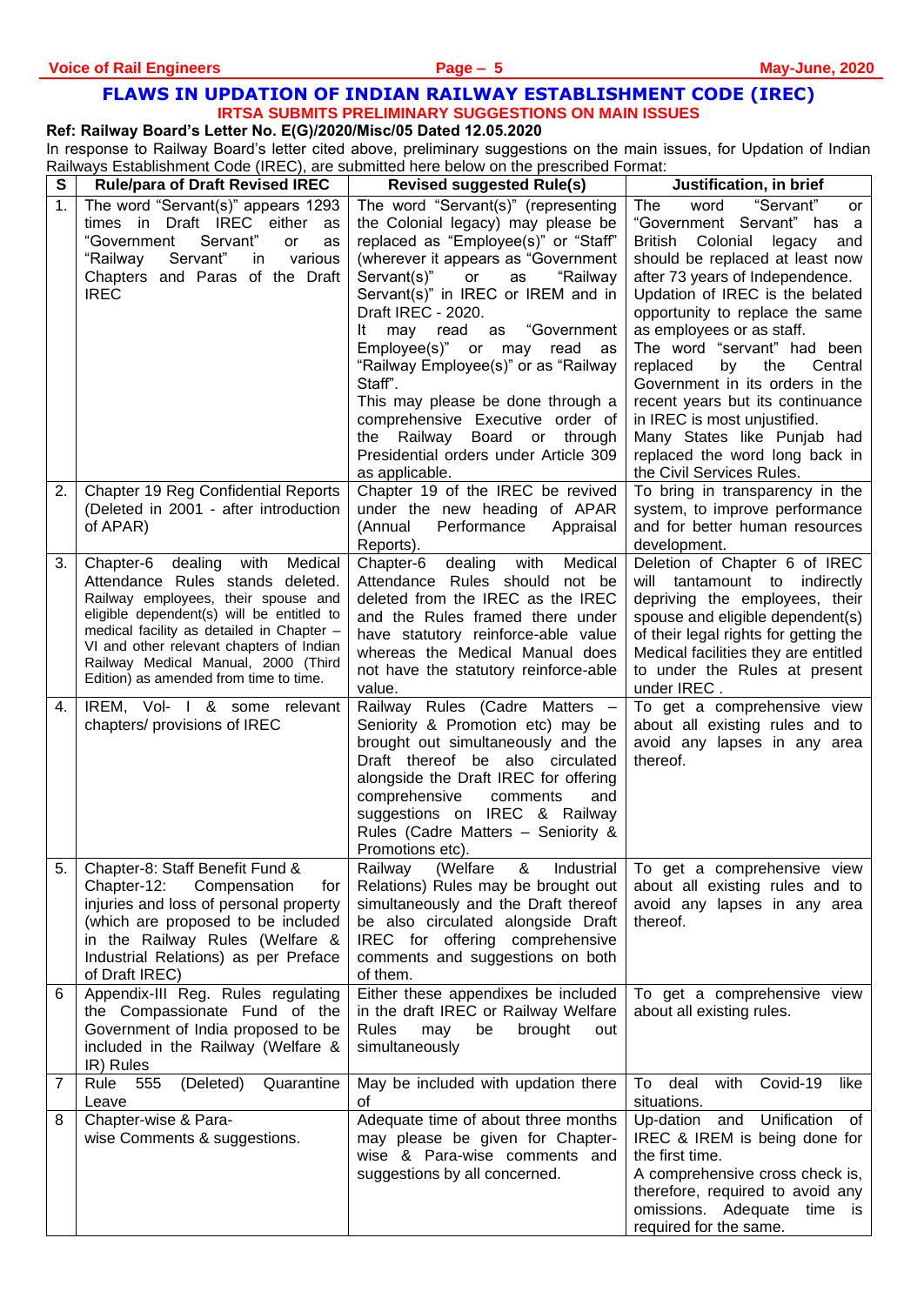# **IRTSA APPEALS TO CRB ON MEASURES TO PREVENT SPREADING OF COVID-19 AMONG RAILWAY EMPLOYEES**

**Sub: 100% testing of staff with fingertip pulse oximeter as a precautionary measure to prevent spreading of Covid-19 among Railway employees & following procedures announced by State Governments.**

1) In continuation of our memorandum dated 30.05.2020 on Facilities for the staff working during COVID-19 pandemic, We submit the following for your kind consideration.

2) Wherever State Governments announced specific procedures / lockdown to the entire state or particular for a few districts, the procedures announced by the respective state Governments may be followed by Railway establishments located within the notified places. Government of Tamilnadu has announced complete lockdown from 19.06.2020 to 30.06.2020 at Chennai and three of its neighboring districts. Procedures announced by Tamilnadu Government may please be followed by Railway establishments located in these districts. For other places we suggest the following,

3) Clinical management protocol for Covid-19 issued by Ministry of Health and Family Welfare dated 13.06.2020 recommends RT-PCR test for diagnosing Covid-19 infection. It will be ideal to all the employees of Indian Railways particularly open line staff for Covid-19 test with RT-PCR. RT-PCR test to cover all staff may take time and requires more test centres and other related facilities & faculties.

4) As a substitute precautionary measure, Pulse oximeter test may be done for all employees. Pulse oximeter test is to measure the oxygen level (oxygen saturation) of the blood. It is an easy, painless measure of how well oxygen is being sent to parts of our body.

5) Recent experience revealed that patients with lot of shadows in the lungs, low oxygen level in the blood showed no signs of breathlessness. With a pulse oximeter these patients can be identified in time and given hospital care before their oxygen levels drop to dangerous level.

6) Use of pulse oximeter test proved very useful in places like Dharavi Mumbai, where RT-PCR tests couldn't be conducted in large number. Persons with less oxygen saturation level were identified and kept in isolation for further tests and treatment. This has helped in bringing down infection rate.

7) Similar procedure may please be followed in Indian Railways also. Considering the waste of man power due to Covid-19 infection, cost of pulse oximeter test will be very meager.

**8) It is therefore requested to make necessary arrangements for**

**a) Following specific procedures announced by State Governments particular for a few districts as explained in para-2 above.** 

**b) Pulse oximeter test for all the employees of Indian Railways at their work place to measure the oxygen level (oxygen saturation) of the blood.**

**c) Employees with less oxygen saturation level may please be isolated for further test and treatment.** 

**d) Similar procedure may please be followed for the family members who reside in Railway colonies.** 

**e) Contract labours engaged by Railway contractors may also be covered in Pulse oximeter test.**

**All Zones & sub units deposit the Central Quota in the Bank Account of IRTSA: State Bank of India, Jodhpur, Account No. 10083429358 IFSC: SBIN0004913**

**RAILWAY BOARD'S ORDERS Rly Board letter No. PC V1 /2018/R-I/1 Pt. Dated 21.05.2020**

#### **Sub: Grant of annual increment due on 1st July to the employees retiring on 30th June of the year**

A number of representations are being received in this office seeking grant of one notional increment as due on 1st July in favour of employee retiring on 30th June before drawing the same, exclusively for the purpose of pensionary benefits.

2. As the Railways are aware, the annual increment is granted to railway employees on completion of laid down qualifying service for the purpose. Based on the recommendations of the Sixth Central Pay Commission, as accepted by the Government of India, Railway Services (Revised Pay) Rules, 2008 were notified on the lines of Central Civil Services (Revised Pay) Rules, 2008. As per Rule 10 of above Rules, it was stipulated that there will be a uniform date of annual increment, viz. 1st July of every year and the employees completing 6 months and above in the revised pay structure as on 1 of July will be eligible to be granted the increment. There has been no change in the above rule / extant policy so as to enable grant of increment (notional or actual) on 30th June, where it was due on the following 1st July.

3, In the various representations being received in this office, certain Judgments in the case of Shri Ayyamperumal, an employee of Department of Revenue are being cited. As the details of above court matter and policy decision of concerned nodal departments were not available in this office, the matter was referred to concerned departments of Government of India seeking their advice / guidelines.

4, DOP&T vide their O.M dated 11.11.2019 have stated that the Judgment passed in the case of Shri P. Ayyamperumal is *in personam*. Further, the judgment pronounced by Hon'ble High Court of Madras in P. Ayyamperumal case, as endorsed by Hon'ble Supreme Court, is based on the decision in the case of M. Balasubramaniam, which was related to Fundamental Rules of State Govt. However Central Government employees are governed by Central Government Rules. Further, Hon'ble High Court of Andhra Pradesh at Hyderabad in C. Subbarao case has inter-alia observed that "A person who retires on the last working day would not be entitled for any increment falling due on the next day and payable next day thereafter, because he would not answer the tests in these Rules." A copy of DOP&T O.M dated 11.11.2019 is enclosed herewith.

5. The Railways are therefore advised to take further necessary action to dispose off the pending representations on the issue based on above position and advice of DOP&T. The pending court cases may also be defended accordingly. Further, in case any clarification / inputs are required relating to railway Fundamental Rules and Railway Pension Rules, Finance (Estt.) dte. may also please be consulted being the nodal directorate on these aspects. This issues with the approval of DG/HR, Railway Board.**(***Board's order continues in page-7)*

**All Zones & sub units to send the details of Central Quota to the Central Treasurer ER O. N. PUROHIT, 106, SURAJ NAGAR, JODHPUR-342008**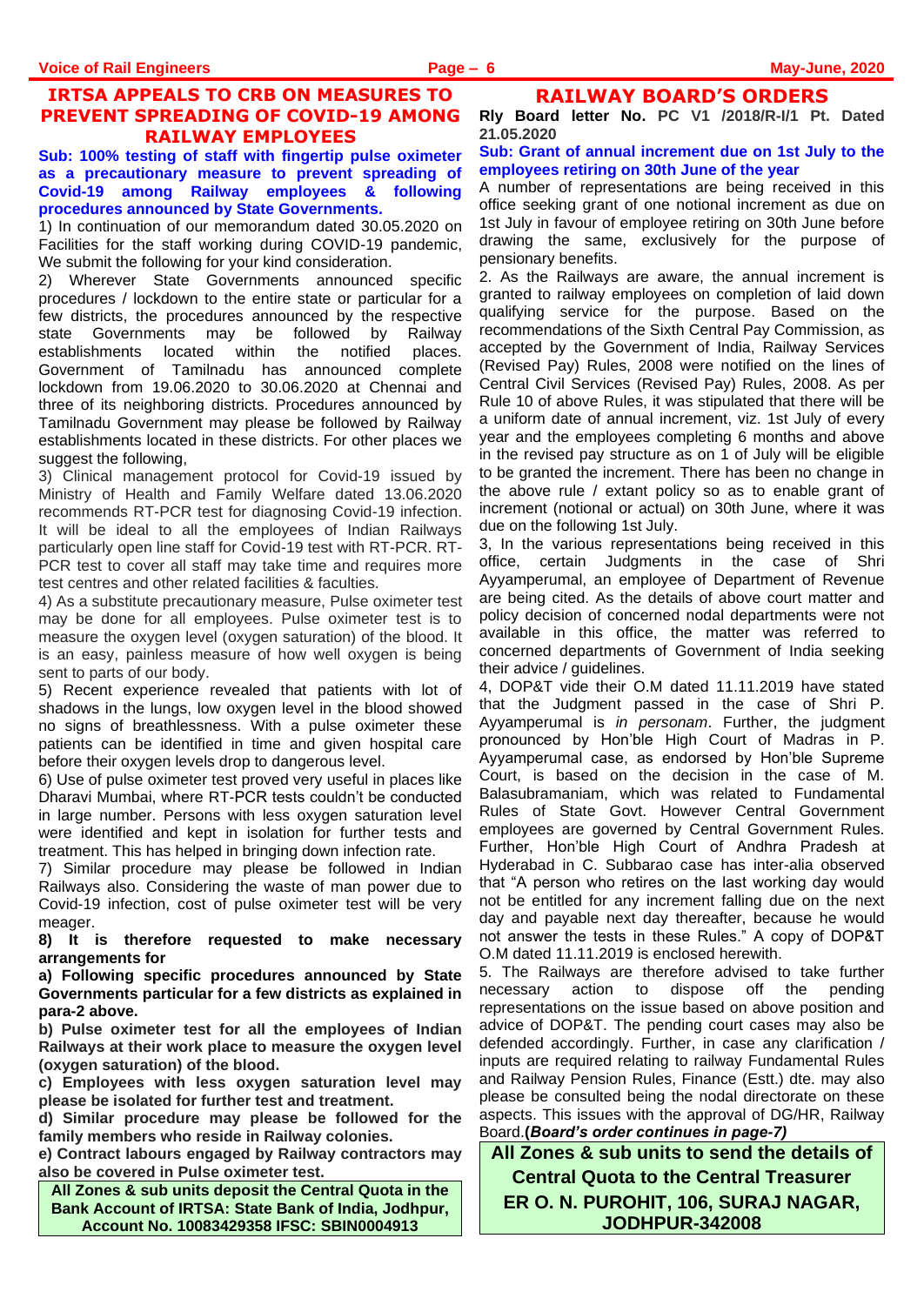**RLY. BOARD'S ORDERS** *- Continued from page-6* **Dept of Personnel & Training OM No. 21011/02/2015- Est(A-II)-Part II, Dated 11th June 2020.**

#### **Sub: Extension of timelines for recording of Annual Performance Appraisal Report (APAR) of Group 'A, 'B' and 'C' officers of Central Civil Services for the year 2019-20.**

The undersigned is directed to invite attention to this Department's O.M of even number dated 30.03.2020 on the above subject, extending the timelines for distribution/online generation, recording and completion of APAR for the year 2019-20 for Group 'A', 'B' and 'C' officers of Central Civil Services, as a one-time measure, owing to the situation arising out of the lockdown due to spread of corona virus.

2. In view of prevailing situation, it has been decided to further extend the timelines for distribution/online generation, recording and completion of APAR for the year 2019-20 for Group 'A', 'B' and 'C' officers of Central Civil Services, as a one-time measure as specified in Annexure.

3. The extended timelines for the APAR year 2019-20 shall also apply to the reporting / reviewing / accepting authorities, who have demitted offices or retired from service on or after 29.02.2020 and they shall be allowed to record their remarks till the respective extended cut-off dates.

4. Further, the decision conveyed vide O.M. of even number dated 22.05.2020 delinking recording and completion of APAR for the year 2019-20 from the conduct of Annual Medical Examination and thereafter submission of summary of Medical Report by 31.12.2020 shall continue.

Annexure

Time schedule for recording and completion of APAR for the year 2019-2020 for Group 'A'. 'B' and 'C' officers of Central Civil Services.

| S<br>N         | <b>Activity</b>                                                                                              | Date by which<br>activity<br>to<br>be         |
|----------------|--------------------------------------------------------------------------------------------------------------|-----------------------------------------------|
| (1)            | (2)                                                                                                          | completed<br>(3)                              |
| 1              | bin <sub>k</sub><br>of<br>Distribution<br>forms/online generation of<br><b>APAR</b>                          | By 31 <sup>st</sup> July 2020 or<br>earlier   |
| $\overline{2}$ | Submission<br>of<br>self-<br>appraisal to reporting officer                                                  | 31 <sup>st</sup> August, 2020                 |
| 3              | Forwarding of report by<br>reporting officer to reviewing<br>officer                                         | 30th Sep 2020                                 |
| 4              | Forwarding of report by<br>reviewing officer to APAR<br>Accepting Authority<br>cell/<br>(wherever provided)  | 15th Nov 2020                                 |
| 5              | Appraisal by Accepting<br>Authority, wherever provided                                                       | 31 <sup>st</sup> Dec 2020                     |
| 6              | (i) Disclosure of APAR to the<br>officer reported upon where<br>is<br>accepting<br>there<br>no<br>authority. | 31st Dec 2020                                 |
|                | (ii) Disclosure of APAR to<br>the officer reported upon<br>where there is accepting<br>authority.            | 15 <sup>th</sup> Jan 2020                     |
| $\overline{7}$ | Receipt of representation, in<br>any, on APAR.                                                               | 15 days from the<br>date of<br>communication. |
| 8              | of<br>Forwarding<br>representation<br>the<br>to<br>competent authority                                       |                                               |

|    | (a) Where there is no<br>accepting authority for APAR<br>(b) Where there is accepting                                   | 31 <sup>st</sup> Jan 2021<br>15 <sup>th</sup> Feb 2021                                      |
|----|-------------------------------------------------------------------------------------------------------------------------|---------------------------------------------------------------------------------------------|
|    | authority for APAR                                                                                                      |                                                                                             |
| 9  | Disposal of representation by<br>the competent authority                                                                | Within one month<br>of the date of<br>receipt of<br>representation by<br>the competent auth |
| 10 | Communication<br>of<br>the<br>decision of the competent<br>authority<br>the<br>on<br>representation by the APAR<br>cell | Within 15 days of<br>finalization of<br>decision by<br>competent<br>authority.              |
| 11 | End of entire APAR process,<br>after which APAR will<br>be<br>finally taken on record                                   | 31 <sup>st</sup> March 2020                                                                 |

**Rly Board's letter No. 2020111-1/7/3 dated 11.06.2020 Sub:- Reimbursement of cost of OPD medicines Special sanction in view of COVID-19.**

Ref:- (i) Ministry of H&FW's OM No.Z15025/12/2020/DIR/CGHS dated 27.03.2020,29.042020 and 29.05.2020 (copy enclosed), (ii) Rly Board's letter No.28.03.2020, 29.03.2020 & 05.05.2020.

In reference to Board's letters referred above, it was intimated that the instruction issued vide Ministry of Health and Family Welfare 0M Noz 15025/12/2020/DWCGHS dated 27.032020 was applicable to Railway medical beneficiaries upto 30.04.2020. This was further extended upto 31 05.2020.

Now Ministry of H&FW vide its OM NoZ15025/12/2020/DIR/CGHS dated 29.05.2020 have extended the provision up to the instruction issued by Ministry of H&FW shall also apply to railway medical beneficiaries till 31.07.2020.

Railway health facilities are functional and railway medical beneficiaries have option to collect medicines through railway health facilities as per normal practice, instead of purchasing from market.

**Board's letter No. E(P&A)II-2017/HW-1, dated 29.05.20.**

**Sub: Reduction in amount of NDA in 7th CPC as compared 6th CPC after implementation of 7th CPC recommendations - reg.**

Attention is invited to Board's letter No. E9P&A)II-2017/HW-1, dated 08.032018, whereby revised rates of Night Duty Allowance post implementation of 7<sup>th</sup> CPC recommendation were conveyed to Railways. Thereafter, reference have been received in Board's office seeking clarification on the above subject matter.

2. The matter has been examined in consultation with Deptt. of Expenditure, Ministry of Finance and Deptt. of Expenditure has advised to follow the procedure recommended by 7<sup>th</sup> CPC in respect of Night Duty Allowance, which was already conveyed to Railways vide Board's letter of even number dated 08.03.2018 (RBE No. 36/2018)

**Rly Board letter No.E(NG)I/2020/TR/2 dated 12.05.2020. Sub: Cancellation of periodical transfers of staff.** 

Taking into account the extra ordinary situation created by the pandemic Covid-19, it has been decided by competent authority that the unimplemented periodical transfer orders of the staff working in sensitive posts be reviewed and pended till 31st July 2020.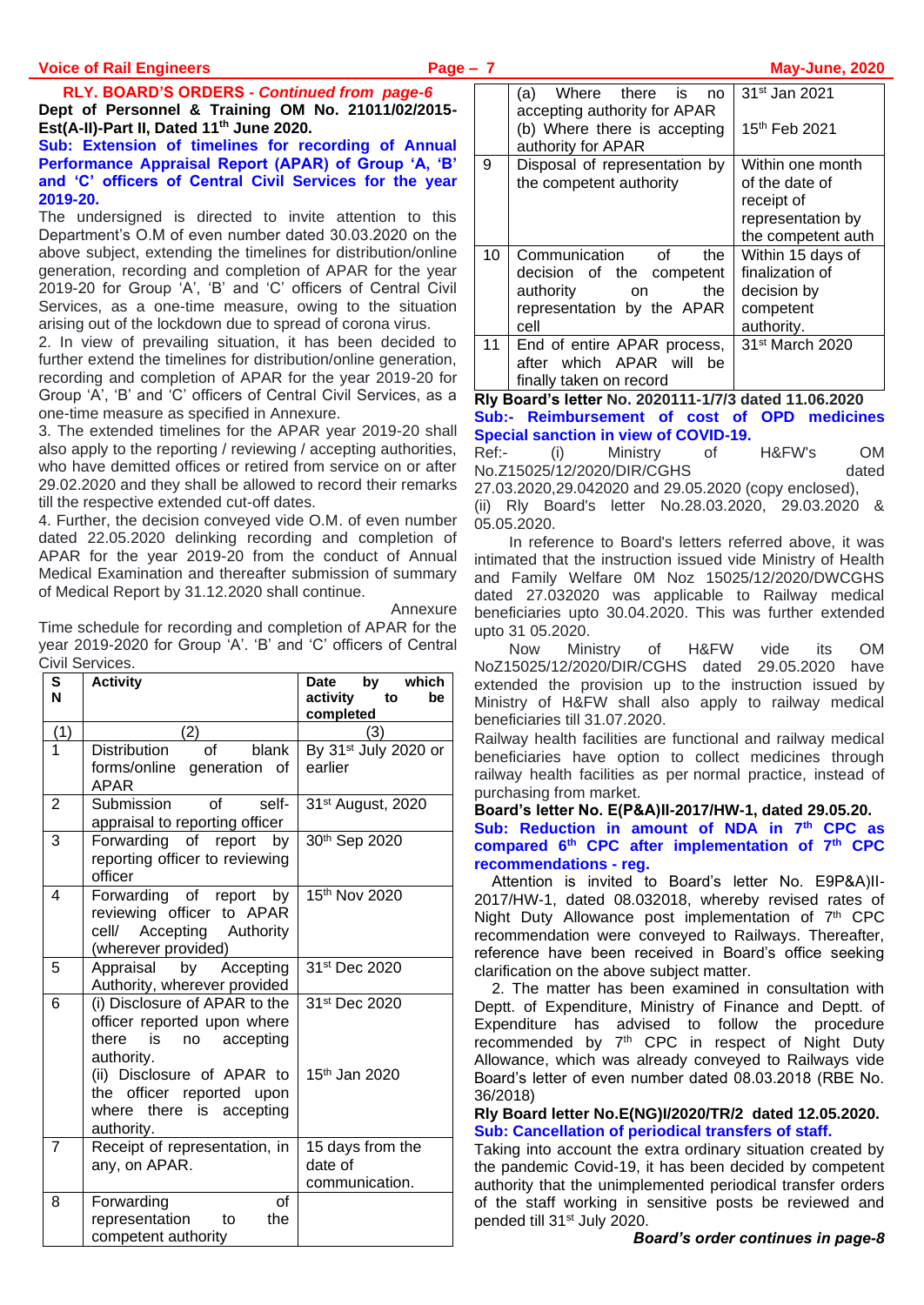**RLY BOARD'S ORDERS** *- Continued from page-7* **Railway Board's letter No. E(W)2020/PS5-2/7 dated 15.06.2020 to all GMs (P). SUBJECT: EXTENSION OF VALIDITY OF PASSES/PTOS** 

# **CONSEQUENT TO NATIONAL LOCKDOWN TO PREVENT THE SPREAD OF COVID-19.**

The requests received from National Federation of Indian Railwaymen (NFIR), All India Railwaymen Federation (AIRF) and others for extending the normal validity period of Passes/PTOs consequent to the situation emerged due to national lock down and cancellation of passenger train services have been examined in detail in consultation with Commercial Dept. of Railway Board.

2. Keeping in view the extraordinary circumstances, the Competent Authority has accorded his approval for extension of validity of Passes/PTOs, permitting issuance of year-ending Passes/PTOs, etc as per following guidelines:-

(i) The validity of Privilege Passes (PP)/PTOs, Post Retirement Complimentary Passes (PRCP) and Widow Passes (WP) shall be extended as indicated in the table below:-

| Category                                                               | <b>Validity to be</b><br>extended up<br>tο |
|------------------------------------------------------------------------|--------------------------------------------|
| 1) PREVIOUS YEAR (2019) PASSES/PTOS ISSUED IN<br><b>PREVIOUS YEAR</b>  |                                            |
| a) Issued from 23 <sup>rd</sup> Oct 2019 to Nov.<br>2019               | 15 <sup>th</sup> Jul. 2020                 |
| b) Issued from $1st$ Dec 2019 to 31 $st$ Dec.<br>2019                  | 15th Aug. 2020                             |
| II) YEAR ENDING PASSES/PTOs OF 2019                                    |                                            |
| a) Already issued on/after 31 <sup>st</sup> Dec. 2019<br>OR.           | 31 <sup>st</sup> Aug. 2020                 |
| b) To be issued with the notional date of<br>31st Dec. 2019            |                                            |
| III) CURRENT YEAR (2020) PASSES/PTOs                                   |                                            |
| a) Issued from 1 <sup>st</sup> Jan 2020 to 31st Jan<br>2020            | 15 <sup>th</sup><br>Sep.<br>2020           |
| b Issued form 1 <sup>st</sup> Feb 2020 to 29 <sup>th</sup> Feb<br>2020 | 15 <sup>th</sup> Oct. 2020                 |
| c) Issued from $1st$ Mar 2020 to 31 <sup>st</sup> Mar<br>2020          | 15thNov. 2020                              |

(ii) The Pass Issuing Authorities (PIA) shall make endorsement as "Validity Extended upto on the Passes/PTOs as per table under para 2(i) above. Even if ticket booking has been made on such Passes/PTOs for travel during the lockdown period, validity extension endorsement as stipulated shall be made, irrespective of ticket cancellation status. (iii) The year-ending PP/PRCP/WP/PTOs of 2019, if due, may be issued till the last date of extended validity period i.e. 31st Aug. 2020. However, such Passes/PTOs shall be issued with validity upto 31st Aug. 2020 only, irrespective of the date of issue.

(iv) Railway Servants, who had retired during lockdown and could not draw PP/PTOs as per entitlement while in service, may be permitted to draw PPs/PTOs as admissible under Railway Servants (Pass) Rules, as a special dispensation. PP/PTOs in such cases may be issued, reckoning the date of retirement as notional date of issue of PP/PTO, stipulating extended validity on the lines of table under para 2(i) above.

(v) In the case of full set Passes/PTOs, whose validity expired but only half-set has been used for onward journey, the validity of such Passes/PTOs may be extended as per table under para 2(i) above by the nearest PIA where the

beneficiary is stuck. The PIA will also make an additional endorsement on such Passes/PTOs as "valid for return journey only"

(vi) (a) In case of Duty Card Passes, whose validity expired and pass holder is stuck in any other Station, a fresh Duty Pass with 15 days validity from the date of resumption of train services to his/her HQ may be issued by nearest PIA with same travel entitlement as stipulated in expired Duty Card Pass.

(b) In the case of full set Duty Cheque Passes, whose validity expired but only half-set has been used for onward journey, the validity of such Duty Cheque Passes may also be extended by 15 days from the date of resumption of train services to his/her HQ by the nearest PIA with an additional endorsement as "valid for return journey only"

(vii) The validity of Transfer Passes, Kit Passes, Settlement Passes, School Passes and Special Passes on medical grounds, etc. which have already been issued, may be extended on the lines of table under para 2(i) above by the PIAs, taking due note of associated conditions of such Passes and requirements in view.

(viii) The validity of Passes/PTOs, etc. issued to the officials of Railway Audit Department and also the officials of other Departments serving Indian Railways on deputation, shall also be extended at par with that of Railway Servants as per table under para 2(i) above.

(ix) The validity of Complimentary 'Admin'Cheque Passes admissible to non-railway servants viz., Staff of Commission of Railway Safety, Sahayaks (Licensed Porters), full time regular staff employed in quasi-railway Institutions/Federations/Recognized Unions/SBF Units, etc. with validity period at par with Railway Servants, may also be extended on the lines of table under para 2(i) above.

3. The Zonal Railways & PUS may advise all the PIAS under their control to make necessary endorsement(s) on the Passes/PTOs accordingly. The PIAS may also be advised not to stipulate any specific date/time limit on their own for receiving requests for endorsement, drawal of yearending Passes/PTOs of 2019, etc. and to entertain requests till the last day of extended validity period indicated in the table under para 2(i) above to avoid crowding and rush in Pass Sections.

4. Fresh Passes/PTOs to be issued henceforth against the current calendar year (i.e. 2020) account shall be for the normal validity period of five months only.

**Railway Board letter No.E(NG)I/2017/PM 1/11 (RBE No 39/2020) dated 22.05.2020.**

**Sub: Filling up the post of Instructors in Recognised Training Institutes – Clarification – Reg – Corrigendum.** 

Attention is invited to instructions contained in Board's letter of even number dated 14.01.2020, which inter-alia provides as under:

The matter has been examined and it is clarified that, on the analogy of provisions contained in para 219(j)(ii) and (iii) of IREM Vol.I all those candidates who score not less than 60 marks in the written test (professional ability) , should be called for class room lecture trial, and the panel should be drawn in the order of seniority from amongst those who secure a minimum of 60% marks in the professional ability and 60% marks in the aggregate.

The term final panel should be drawn in the order of seniority as appearing in para 3 of the aforesaid instructions, should be corrected to read as, "final panel should be drawn in the order of merit".

*Board's order continues in page-11*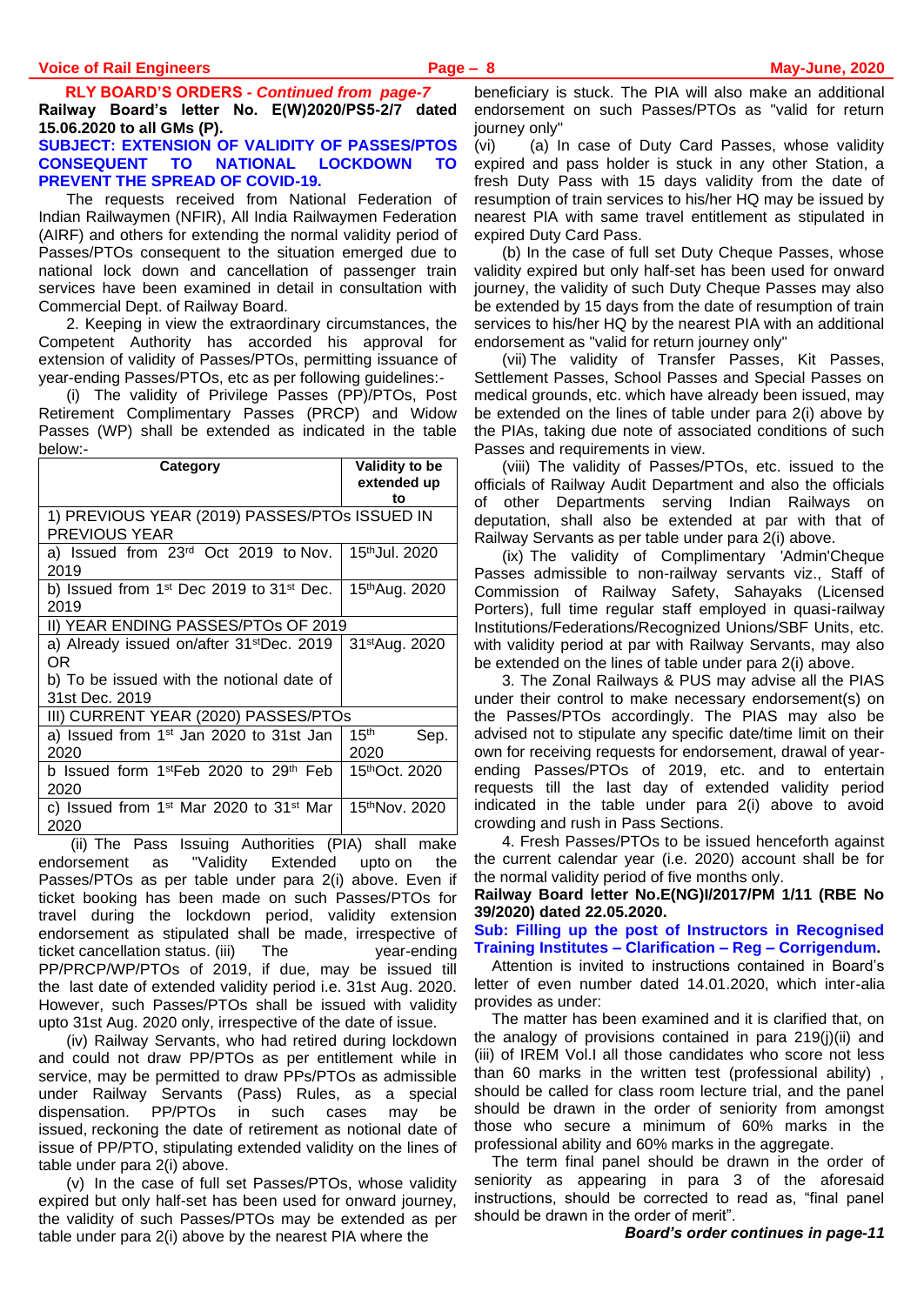#### **DEPARTMENT OF PENSION AND PENSIONERS' WELFARE OM No. 57/04/2019-P&PW(B), dated 25.06.2020.**

#### **Subject: Coverage under Central Civil Services (Pension) Rules, 1972, in place of National Pension System in terms of DoPPW OM dated 17.02.2020 clarifications- regarding.**

The undersigned is directed to say that instructions have been issued vide this Department's O.M. of even number dated 17<sup>th</sup> February, 2020, that in all cases where the results for recruitment were declared before 01.01.2004, against vacancies occurring on or before 31.12.2003, the candidates declared successful for recruitment shall be eligible for coverage under the Central Civil Services (Pension) Rules, 1972. Accordingly, such Government servants who were declared successful for recruitment in the results declared on or before 31.12.2003, against vacancies occurring before 01.01.2004 and are covered under the National Pension System on joining service on or after 01.01.2004, may be given a **one-time option** to be covered under the CCS(Pension) Rules, 1972.

2. References have been received in this Department seeking clarifications in regard to the implementation of the aforesaid instructions in certain circumstances. The issues raised by the various Departments have been examined in this Department and the position is clarified as under:

**1. Issue raised**: A Government servant joined in a Department /Office of the Central Government on or after 01.01.2004 on the basis of results declared before 01.01.2004 against vacancies occurred prior to 01.01.2004 and thereafter joined another Central Government Department / Office with proper permission after tendering technical resignation. Can the option exercised by such a Government servant be considered in accordance with the O.M. dated 17.2.2020 and, if so, which Department/office will take a decision on such option.

**Clarification:** Such a Government servant is also eligible to exercise option under O.M. dated 17.02.2020. A decision on the option shall be taken by the appointing authority of the post in the Department/Office for which such option is exercised by Government servant. In case the Government servant has submitted his option in his latest Department/office, that Department/Office shall forward the option to the concerned Department/office, for taking an appropriate decision. The decision taken by the concerned Department/Office shall be communicated to his latest Department. In such cases, the instructions relating to mobility as contained in this Department's O.Ms. No. 28/30/2004-P&PW(B) dated 26.07.2005 and 28.10.2009 shall also be applicable and further action for counting of past service for pension/gratuity shall be taken in accordance with the CCS(Pension) Rules, 1972 by the latest Department/Office.

**2. Issue raised**: Can an option exercised by a member of the family of the deceased Government servant be considered.

**Clarification:** If a Government servant, who was otherwise eligible to exercise option in terms of the O.M. dated 17.02.2020, has already died, the option exercised by the member of the family, who is eligible to receive NPS benefits on death of the Government servant in accordance with PFRDA (Exits and Withdrawals under NPS) Regulations, may be accepted and processed in accordance with the instructions contained in this Department's OM dated 17.02.2020.

If, before his death, the Government servant had joined another Central Government Department/office with proper permission after tendering technical resignation, the option exercised by the such nominee shall be processed in accordance with the clarification No. (1) above.

**3.Issue raised**: In cases covered by clarification No. (2), how will the amount of the corpus in the NPS account, which was transferred to the Government consequent on death of the Government servant in accordance with the O.M. No. 38/41/06/P&PW(A) dated 05.05.2009, be adjusted.

**Clarification:** The amount of the corpus in the NPS account, which was transferred to the Government consequent on death of the Government servant, shall be adjusted in the manner indicated in para 9 of this Department's O.M. dated 17.02.2020, with the modification that the employee's contribution in the NPS account along with up-to-date interest, calculated on the rates applicable to GPF from time to time, shall be paid to the person in whose favour a nomination to receive NPS amount was submitted by the Government servant under the Regulations notified by PFRDA.

**4.Issue raised**: Will the instructions contained in the OM dated 17.02.2020 be applicable in the case of Government servants who joined on or after 01.01.2004 on appointment on compassionate grounds. If so, how will the eligibility of such Government servants to exercise option under OM dated 17.02.2020 be determined.

**Clarification:** A Government servant, who joined on or after 01.01.2004 on appointment on compassionate grounds, shall be eligible to exercise option in terms of the OM dated 17.02.2020, if the competent authority had taken the decision on the recommendation of the Screening/Selection Committee to appoint the Government servant on compassionate grounds before 01.01.2004.

3. All Ministries / Departments are requested to bring the contents of these clarifications to the notice of Controller of Accounts/Pay and Accounts Officers, Attached office and Subordinate Offices under them.

#### **PPP ON PASSENGER TRAIN OPERATION** *Continued from Page-2*

A clear blueprint is made available to the only beneficiary, i.e. private train operators. Assured business of passenger transportation connecting all Metro and major cities across nation is offered to them. 12 clusters are not concentrated only to cities the cluster is named, but the web is widespread. For example, Clusters of Secunderabad, Chennai & Bengaluru, covers all main cities of Tamil Nadu, Kerala, Karnataka, Andhra, Telengana & Pondichery situated in Trunk routes. Benefits of Railways' focused investments on high density routes and highly utilized routes connecting these cities in recent years will directly benefit private entities. Track capacity released for passenger business due to commissioning of Dedicated Freight Corridors (DFC) will be utilized to the advantages of private entities. No better business opportunity can be provided to the entrepreneurs, but at the cost of passengers, working class, Indian Railways & the Nation.

**For the reasons explained above, keeping the interest of the nation IRTSA request the Government to withdraw the decision of allowing private passenger train operators.**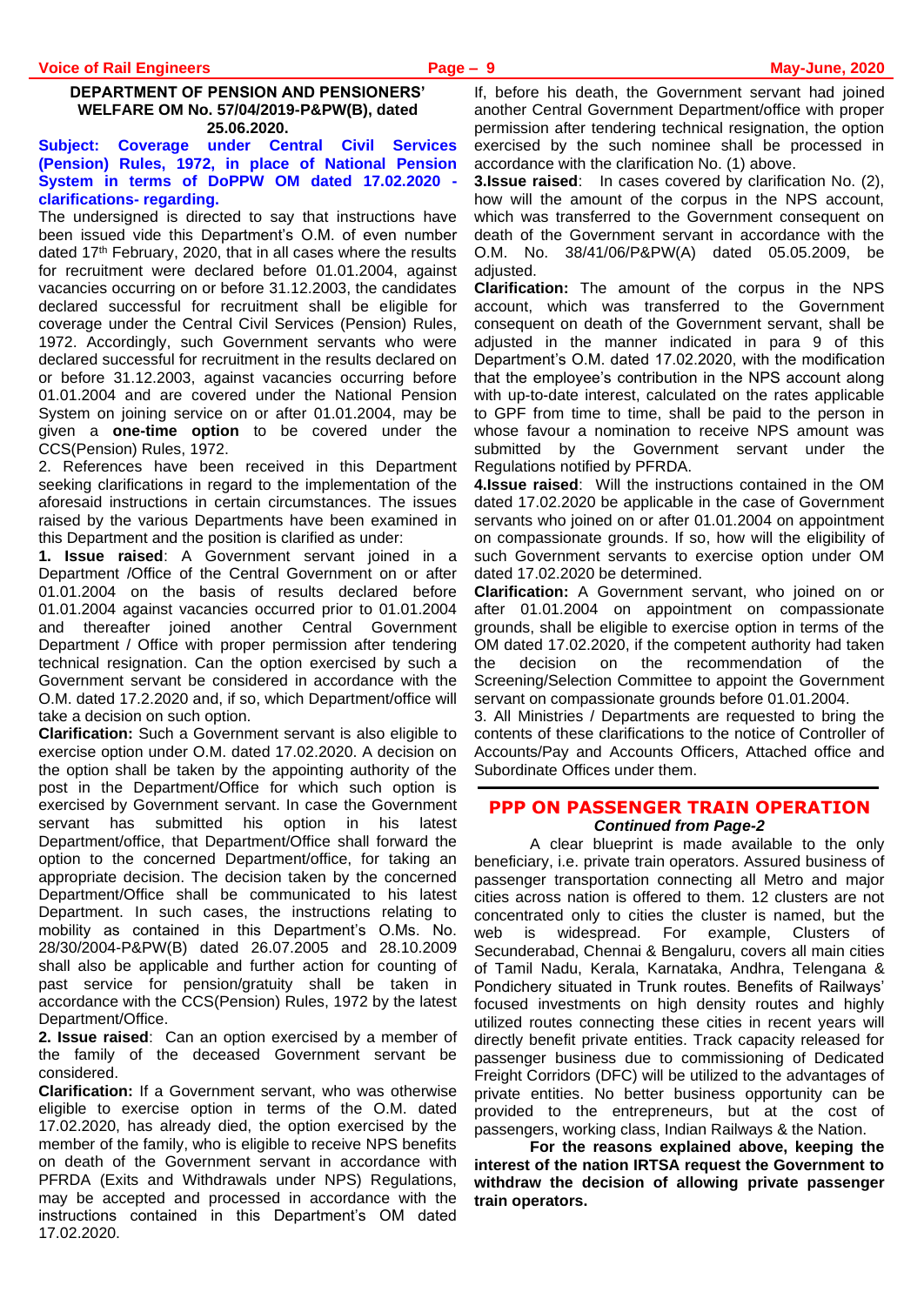### **JCM STAFF SIDE MEMORANDUM TO CABINET SECY. ON FREEZING OF DA & DR**

#### **Sub: Freezing of Dearness Allowance to Central Government Employees and Dearness Relief to Central Government Pensioners - Hardships & legal implications thereof.**

Ref.: (i) MoF(Dept of Exp.)'s O.M. No.1/1/2020=E-II(B) dated 23.04.2020

This is in continuation of our earlier memorandum cited above regarding unjust decision taken by the Government to freeze the rates of DA and DR up to July 2021, over-riding earlier decision of the Union Cabinet to grant 4%additional DA and DR from 01.01.2020, and arbitrarily changed Cabinet decision through an executive order of the MoF(DoE) vide its O.M. dated 23.04.2020 by Freezing DA and DR as on January 1, 2020. This had put the Central Government employees and Central Government Pensioners in severe hardship. Cost escalation of Essential Commodities, in the wake of Coviod-19 crisis period, has further aggravated stressful situation.

We submit the following points for your consideration:-

Hon'ble Finance Minister has recently announced series of financial boost-ups for Rs.20.97 lakh crores as stimulus under "*Atamnirbhar Bharat Package*" covering certain sectors to boost economic activities.

As a result of above mentioned economic packages, the business and rich sections of the society got motivational packages, in one form or the other, except the workers, poor people, Government Employees and Pensioners, who have to bear the brunt of the COVID-19 lockdown and its severe impact on the inflation and consequential price rise of all commodities. Instead of providing some relief to them to meet with the higher inflation, it is regrettable that, in spite of the protests by the JCM Staff Side, vide its letter cited above, the Government has not yet withdrawn its orders of 23.04.2020 to freeze DA and DR rates as on 01.01.2020 up to July 2021 and not to pay the arrears for the three installments of additional DA and DR falling due from 01.01.2020, 01.07.2020 and 01.01.2021. This has adversely affected the morale of the Employees and Pensioners, besides causing serious hardship to them and their families, especially from the lower and middle income groups.

DA and DR are the part of Pay and Pension respectively. DA and DR provide protection against erosion of Wages and Pension due to price rise and inflation. DA and DR are having great importance in wage structure for the Central Government Employees and Pensioners. All Central Pay Commissions decided pay structure by merging DA and DR with the Pay and Pension, treating them as zero from the date of implementation of its report and linking them with the revised base of Price Index from the said date of implementation of its recommendations. Subsequent rise in DA and DR installments are being released to compensate the inflation there-onwards.

The First Central Pay Commission (1946-48) recommended that, "As long as cost of living is continued to be substantially higher, some system of dearness allowance over and above pay must continue in operation". Thereafter, every Central Pay Commissions recommended grant of DA and DR to compensate for inflation.

Third Pay Commission onwards all the Central Pay Commissions had recommended for Revision of DA and DR every six months as per percentage rise of Price Index over the base point on the date of implementation of the respective CPCs. Moreover, DA and DR is linked with the

Consumer Price Index, as already accepted by the Government, cannot be freezed.

DA and DR is the Fundamental Right of an Employee and Pensioner respectively, therefore, withholding this Compensation Package, meant for sustenance against price rise, is unacceptable under any circumstances. The government should take note that, DA and DR provision is meant to facilitate survival of the Employee and Pensioner against erosion of Wages and Pension.

In its recommendations, vide Para 8.17.37, the 7th CPC continued the same formula of revision of DA and DR every 6 months from 1st January and 1st July. The recommendations of the 7thPay Commission were accepted by the Union Cabinet. The same cannot be changed or taken away unilaterally through an executive order.

Fair Wages Committee recommended that, "It is clearly necessary for this country to continue to pay dearness allowance to neutralize wholly or at least substantially the increase in the cost of living".

Payment of Salary/Pension and DA or DR thereon to an employee and Pensioner are not a matter of bounty. It is a vested right of an employee and a Pensioner to receive the salary and Pension(Pension is a deferred wage as held by the Apex Court in DS Nakara's Case and Major General SPS Bain's case). DA and DR are part of Salary and Pension. It is also a statutory right as it flows from the Service Rules. Right to receive Salary and Pension every month is part of the service conditions emanating from Article 309 of the Constitution of India.

In the case of State of MP Vs. Ranojirao Shinde [AIR (1968) SC 1053], it has been held that, right to a sum of money is 'property'. In the decision in Deokinandan Prasad Vs. State of Bihar & Others [AIR1971 SC 1409], it has been held that, right to receive pension is a property and the same cannot be taken away or withheld by a mere executive order.

Freezing of Dearness Allowance and Dearness Relief is a blatant violation of the provision of Article 360of the Constitution of India. Article 300A of the Constitution of India, which confers a Constitutional Right to Property, includes within its purview, salary as a right to property and as a sequel thereof, it applies to Pension and the DA and DR thereon.

It is pertinent to mention that, neither Epidemic Diseases Act 1897 nor Disaster Management Act 2005specify or confer any power upon any Government to defer the Salary or Allowances due to its Employees and Pensioners. DA and DR cannot be denied under any circumstances.

As per Settled Law, financial difficulty is not a ground for the Government to defer or freeze the Payment of salary/Allowances or Pension by an executive order.

It is, therefore, requested that, the O.M. dated 23.04.2020 of the Department of Expenditure, for freezing of Dearness Allowance and Dearness Relief to the Central Government Employees and Pensioners, may please be withdrawn and arrears of Additional DA and DR @ 4% w.e.f. 01.01.2020 may please be paid at the earliest as per decision of the Union Cabinet taken prior to the said O.M. on freezing of DA and DR.

**STATUS POSITION OF LEGAL CASE OA 1568/2017 IRTSA Vs UOI in CAT Chennai Pleading Higher Pay Level for JE & SSE - CAT Bench could not function due to COVID-19 lockdown**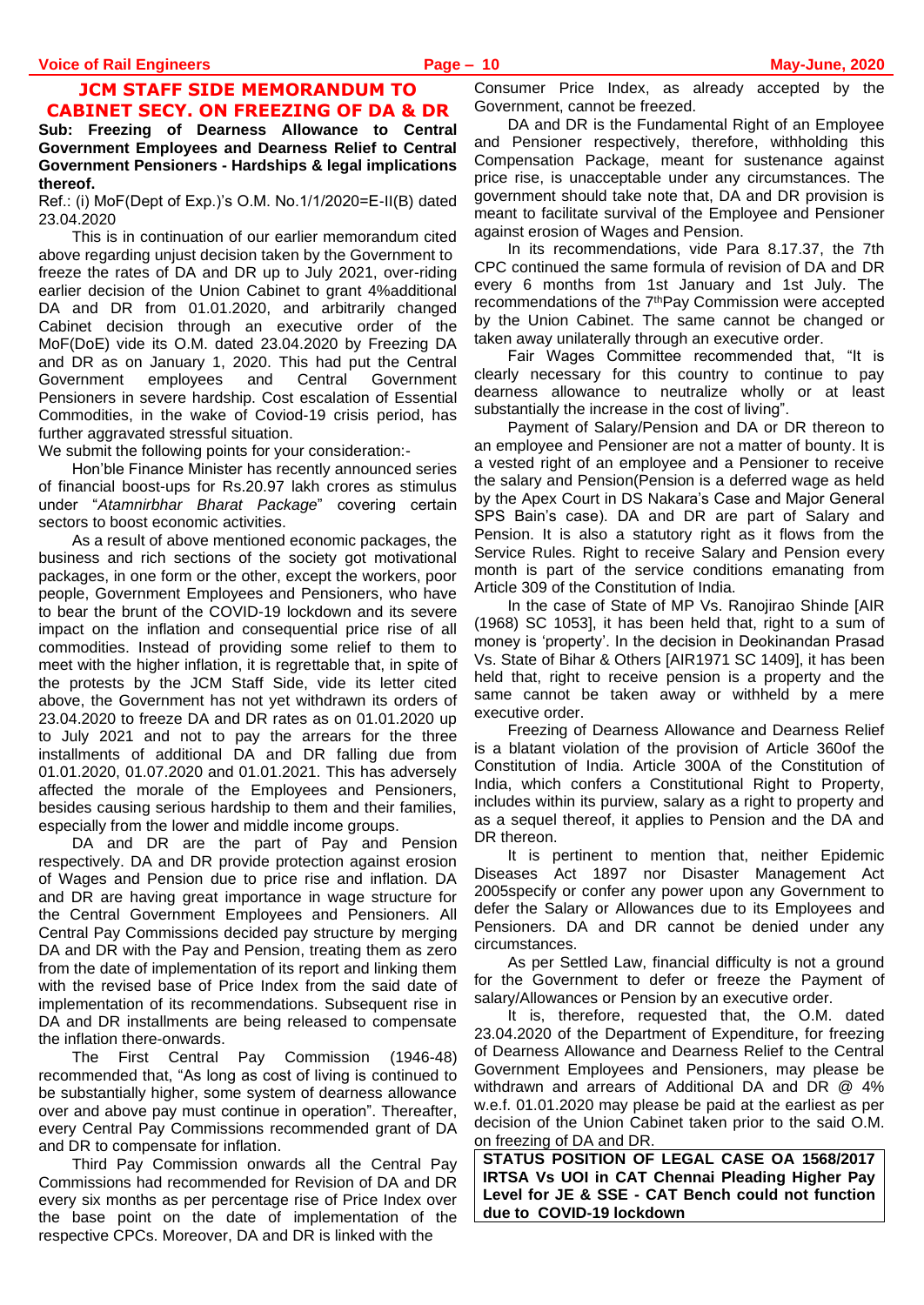#### **DEPARTMENT OF HEALTH & FAMILY WELFARE, DIRECTORATE GENERAL OF CGHS OM No.S-11011/09/2019/ Addl. DDG(HQ)/CGHS Dtd 3-6-2020 Sub: Notification of CGHS rates for 25 Investigations.**

 With reference to the above mentioned subject the undersigned is directed to draw attention to the Office Memorandum No S 11045/36/2012-CGHS(HEC) dated 01.10.2014 vide which CGHS package rates for various treatment procedures and investigations were notified by the Government for Health Care Organizations (HCOs) empanelled under CGHS and refer to the OM of even number dated 14.01.2020 vide which CGHS rates have been notified for 15 investigations and procedures and to state that it is now decided to notify CGHS package rates rates for another 25 investigations and their inclusion in CGHS rate list as per the details given under:

| No.              | Name of Investigations                 | Recommended |
|------------------|----------------------------------------|-------------|
|                  |                                        | Rates       |
|                  |                                        | (in Rupees) |
| 1.               | Anti-smooth muscle antibody            | 1460/-      |
|                  | test(ASMA)                             |             |
| 2.               | C ANCA-IFA                             | $1,500/-$   |
| $\overline{3}$ . | p ANCA-IFA                             | $1,500/-$   |
| 4.               | ACE                                    | $1,000/-$   |
| $\overline{5}$ . | EBUS(Endo Brachial Ultrasound)         | 18,370/-    |
|                  | - TBNA (Using New Needle)              |             |
| 6.               | ENA (Quantitative)                     | 4,600/-     |
| 7.               | Chromogranine A                        | 5000/-      |
| 8.               | <b>Fecal Calprotectin</b>              | $2,730/-$   |
| 9.               | C3-COMPLEMENT                          | 650/-       |
| 10.              | C4-COMPLEMENT                          | 650/-       |
| 11.              | Geneexpert test                        | 1035/-      |
| 12               | DJ- stent removal                      | $8,700/-$   |
| 13.              | PFT /(spirometry with DLCO)            | 500/-       |
| 14.              | EUS (Endoscopic Ultrasound)            | 15,000/-    |
|                  | guided FNAC (Using New                 |             |
|                  | Needle)                                |             |
| 15.              | <b>CT Urography</b>                    | 4,500/-     |
| 16.              | Video Laryngoscopy                     | 6 000/-     |
| 17.              | CT Angio-Neck vessels                  | $6,000/-$   |
| 18.              | H1 N1 (RT-PCR)                         | 1,084/-     |
| 19.              | Erythropoietin level                   | $2,000/-$   |
| 20.              | Anti HEV IgM                           | $1,000/-$   |
| 21.              | anti HAV IgM                           | 750/-       |
| 22.              | <b>HbsAg</b> quantitative              | 650/-       |
| $\overline{2}3.$ | TyphidotIgM                            | 400/-       |
| 24.              | <b>Hepatitis B Core Antibody HBcAB</b> | 480/-       |
|                  | level(Hepatitis B Core IgM             |             |
|                  | antibody)                              |             |
| 25.              | Anti Hbs                               | 650/-       |

2. The rates for investigations from S.No 1 to S No. 25 are for NABL/ – NABH accredited The rates for non- NABL/ non-NABH Accredited HCOs shall be 15% less.

3. These rates come into force from the date of issue.

4. This issues with the concurrence of Integrated Finance Division of Ministry of Health & Family Welfare vide CD No 460 dated 02/06/2020.

**Readers, Zones & Sub-units - Please send Annual Subscription @ Rs.100 PA for**  *"Voice of Rail Engineers"* **To: Er. K.V.Ramesh**, G3 – Likith Homes, 3, Lakshmanan Nagar West Street, Peravallur, Chennai 600082. Mobile:09003149578*Email: [rameshirtsa@yahoo.co.in](mailto:rameshirtsa@yahoo.co.in)* *Rly Board's continued from page-8*

**Rly Board letter No. E(NG)I/2010/PM1/19, (RBE No.02/2020, dated 6th Jan 2020.** 

#### **Sub: Filling up non-gazetted posts on Railways – Classification of posts as Safety Categories in Electrical and Mechanical Departments.**

Pursuant to the acceptance of recommendations of High Powered committee constituted in review the list of safety category posts on the Railways, the list of safety category posts in the Electrical and Mechanical Departments has been reviewed in consultation with the concerned Departments. Accordingly, in modification of the existing list of safety category posts in Electrical and Mechanical Departments, as contained in Board's letter No. E(NG)II-75/PM 1/44 dated 31.05.1982 and No. E(NG)I/2018/PM1/51 dated 19.02.2019, the list of posts as mentioned below have been classified as belonging to Safety category in these Departments:

| S.N | <b>Posts</b>                                                                                                                                                                                                                                                                                                                                                                                                    |
|-----|-----------------------------------------------------------------------------------------------------------------------------------------------------------------------------------------------------------------------------------------------------------------------------------------------------------------------------------------------------------------------------------------------------------------|
|     | Assistant loco pilots, Loco pilots,<br>(Goods/Mail/Passenger) Loco pilots (Shunting)<br>Loco Inspectors/Driving Instructors, Power<br>Controller/Traction Controller/Traction Power<br>Controller/Traction sub-station operator, Crew<br>controller in all grades.                                                                                                                                              |
| 2   | SSEs/JEs of Open line and Workshops including<br>loco sheds & depots.                                                                                                                                                                                                                                                                                                                                           |
| 3   | Technicians (including Sr. Technicians) of all<br>grades in the trades of Fitter, Electrician,<br>Millwright, Welder, Machinist / Turner, Riveter,<br>Blacksmith, Motor Vehicle Driver, Tower Wagon<br>Driver, Motor Trolley Driver, Auto/Forklift/Crane<br>Driver, Traverse Driver, Slinger and Gunner in<br>line and Workshop/Depot, Loco<br>open<br>sheds/DEMU/MEMU Sheds, in TRD and TL/AC of<br>Elect. (G) |
| 4   | SPA/Machine, Pump, Compressor operator                                                                                                                                                                                                                                                                                                                                                                          |
| 5   | Assistants in Level-I (erstwhile Helper Grade-II and<br>Grade-I Khalasi/Khalasi Helper) attached to<br>Supervisors and Technicians listed in SN-2 above.                                                                                                                                                                                                                                                        |

The existing terms and condition regulating filling up of Safety category posts continue to in force.

These instructions will be effective from date of issue.

#### **Ministry of Health & Family Welfare Revised guidelines for Covid-19**

#### **When to seek medical attention**

Patient / Care giver will keep monitoring their health. Immediate medical attention must be sought if serious signs or symptoms develop. These could include

- 1. Difficulty in breathing,
- 2. Dip in oxygen saturation (SpO2 < 95%)
- 3. Persistent pain/pressure in the chest,
- 4. Mental confusion or inability to arouse,
- 5. Slurred speech/seizures
- 6. Weakness or numbness in any limb or face
- 7. Developing bluish discolorations of lips/face

#### **When to discontinue home isolation**

Patient under home isolation will stand discharged after 10 days of symptom onset and no fever for 3 days. Thereafter, the patient will be advised to isolate at home and selfmonitor their health for further 7 days. **There is no need for testing after the home isolation period is over.**

**Rail Engineers visit RTSA Website: http://irtsa.net for latest updates**